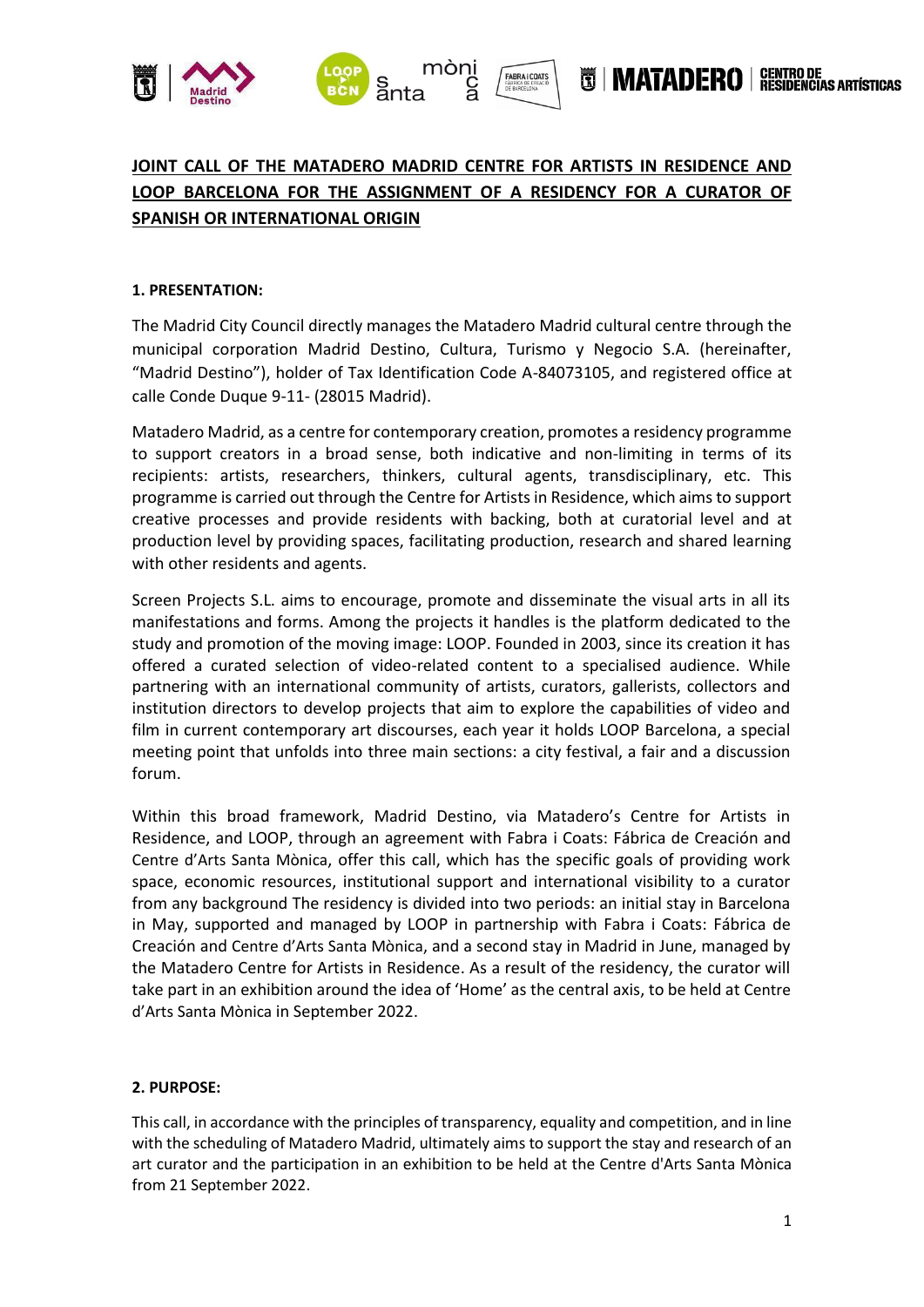



CENTRO DE<br>RESIDENCIAS ARTÍSTICAS N MATADERO |

Accordingly, this initiative aims to:

- a) Promote the professional development of art curators
- b) Provide curators who are interested in the local context with institutional support and spatial and economic resources to facilitate their research
- c) Establish a context of backing and training so that the purpose of the residency sees the light of day in the best possible conditions.
- d) Establish connections between the various players in the city's art scene, the institution and the public
- e) Dissemination and internationalisation of the selected curator's work through presentation of the research undertaken during the residency, leading to collaboration within an exhibition at the Centre d'Arts Santa Mònica in September 2022.

## **3. CANDIDATES/PARTICIPANTS:**

This call is aimed at art curators from all backgrounds. Candidates must be within the field of curatorial practice.

Several individuals or groups of individuals may apply jointly for the Call for Proposals, without the need for formalisation of any legal relationship between them.

In the case of several individuals presented jointly, a representative must be designated to whom the other group members must assign the rights of representation and with whom all relations and obligations will be understood. This is without prejudice to the internal relations among them for the fulfilment of the commitments of this call for proposals. In any case, the members of the group will be jointly and severally liable.

The curator will live with other local and international artists and cultural agents and with other agents and collaborating projects of the Matadero Madrid Centre for Artists in Residence, so they will have to be flexible to this open space of hospitality, cohabitation, personal and professional exchange and care. It is also common for the language of communication to be not only Spanish, but also English.

The project submitted must respond to the authorship of the creator applying to this call.

Only one project will be selected.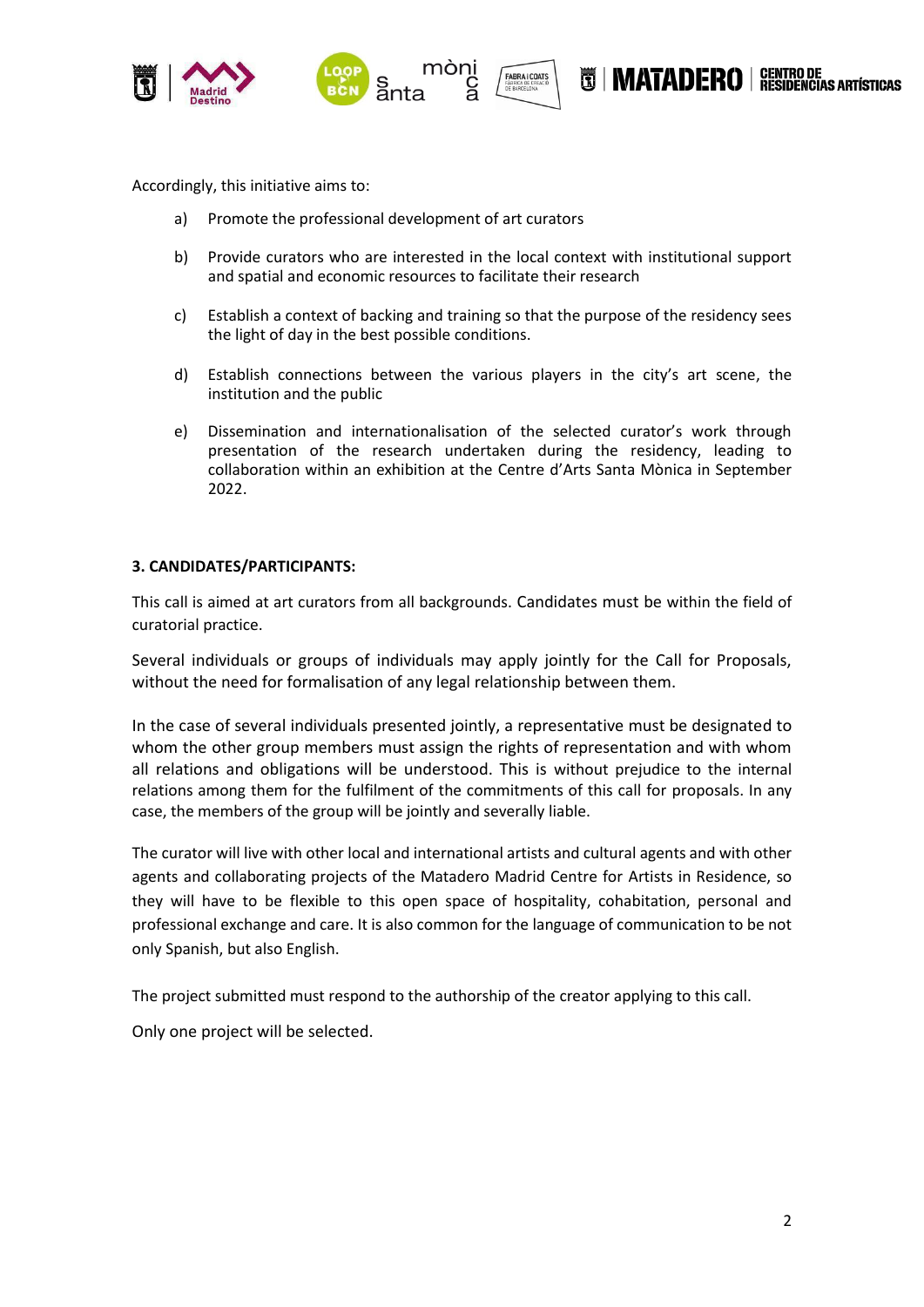



#### **4. COMMITTEE FOR THE APPRAISAL OF CANDIDATURES AND SUPPORT TO RESIDENTS**

#### **a. The Appraisal Committee.**

Matadero Madrid will set up an Appraisal Committee comprising one person representing LOOP, one person representing the Centre d'Arts Santa Mònica and one person representing the Matadero Madrid Centre for Artists in Residence.

It will be chaired by the representative of the Centre for Artists in Residence and will have a Secretary, who will take minutes of the meetings, with the right to be heard but not to vote.

The regulation of the Appraisal Committee will be governed by the rules established for collegiate bodies by Law 40/2015 of 1 October 2015 on the Legal Regime of the Public Sector.

The right to exclude due to non-compliance with the requirements and the appraisal falls exclusively to the Appraisal Committee.

The decision of this appraisal committee will be notified in the second half of March through the website www.mataderomadrid.org, and to the beneficiary or beneficiaries at the address they have provided.

#### **b. Assessment criteria**

The applications submitted will be examined by the Appraisal Committee on the basis of the following criteria:

- Quality and interest of the proposal presented.
- Interest of the curatorial background.
- Adequacy of motivation to learn about the artistic contexts of Barcelona and Madrid.
- Calendar approach.

Part or all of the call may be declared void at the decision of the appraisal committee without appeal.

## **5. ENDOWMENT FOR THE RESIDENCY**

For the development of their artistic residency, the beneficiaries will obtain:

## **1. Travel and accommodation**

- Travel from their place of residence to Barcelona.
- Travel from Barcelona to Madrid for the second part of the residency
- Return trip from Madrid to the beneficiary's usual place of residence.
- Accommodation in Barcelona during May and accommodation in Madrid during June.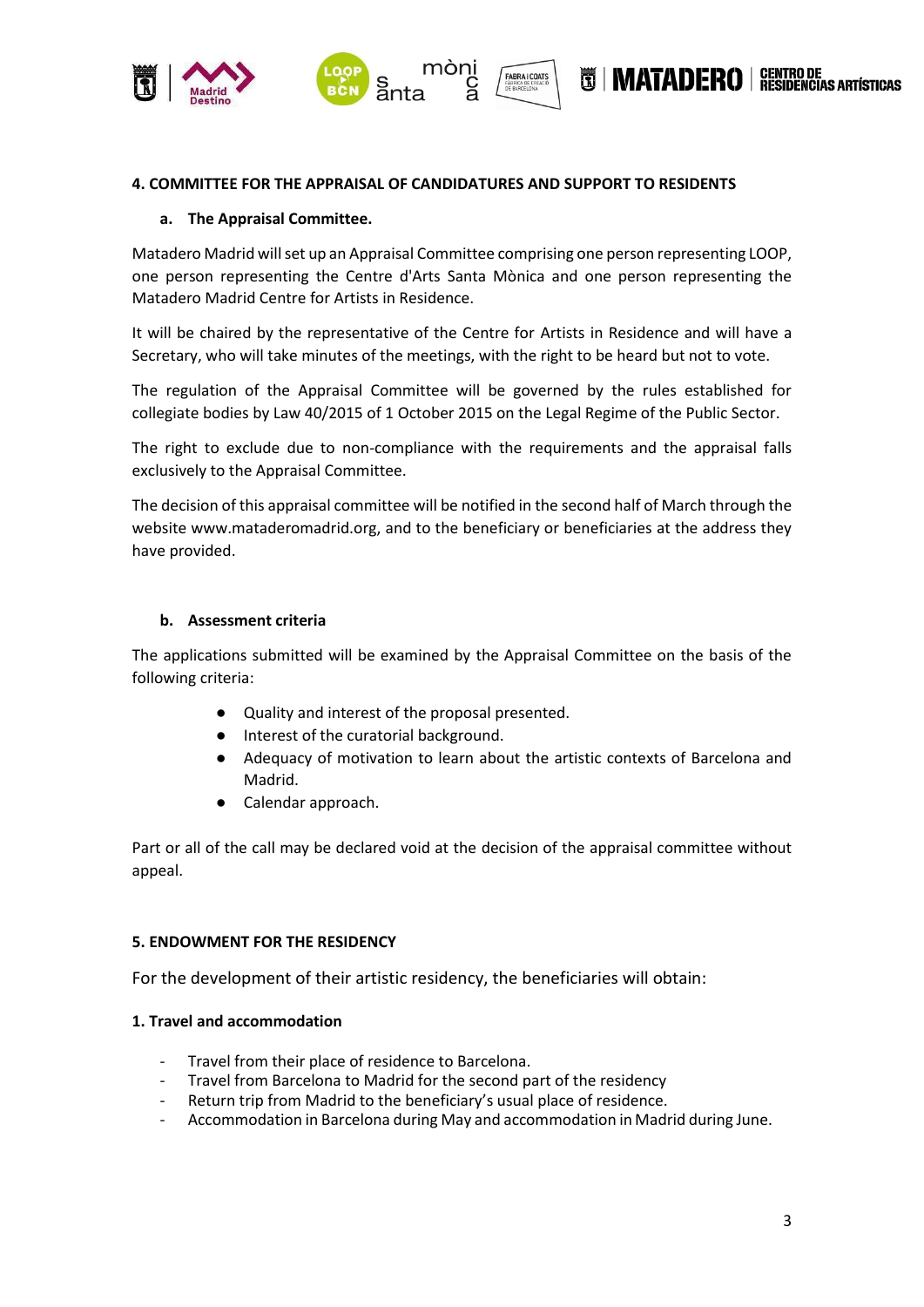





#### **2.** E**conomic allowance**

€3,000 (subject to applicable taxes and/or withholdings) as a residency allowance.

The payment will be made as follows:

 $\circ$  The allowance corresponding to the month's stay in Barcelona ( $\epsilon$ 1,500, to which taxes and/or withholdings will be applied) will be paid against presentation of an invoice to Screen Projects S.L. and upon signing a document of acceptance of the residency.

**FABRA I COATS** 

- $\circ$  The allowance corresponding to the month's stay in Madrid (€1,500 to which taxes and/or withholdings will be applied) will be paid in two parts:
	- $70\%$  ( $\epsilon$ 1,050.00) upon signing a document of acceptance of the residency, provided that the documentation required in these rules is delivered in a complete and adequate manner and in any case, prior to the start of the residency. A receipt or invoice must be issued to Madrid Destino.
	- The remaining 30% ( $\epsilon$ 450.00) of the residency allowance will be paid upon acceptance of the resident's report to be submitted at the end of their stay at Matadero Madrid and upon issuance of the relevant receipt or invoice to Madrid Destino.

#### **3. Work space**

During their stay in Barcelona, the beneficiary will be provided with a workspace at Fabra i Coats: Fábrica de Creación, in accordance with the following:

- i. Access to the space will be from Monday to Friday, from 9:00 am to 10:00 pm, Saturdays from 10:00 am to 9:00 pm and Sundays from 11:00 am to 9:00 pm.
- ii. A specific space at Fabra i Coats: Fábrica de Creación with internet access, basic lighting and electrical power needs, and minimal work furniture.
- iii. Artists must comply with the internal rules for the use of Fabra i Coats: Fábrica de Creación spaces (schedules, safety protocols, use of materials, cleanliness, available facilities, etc.), which will be provided to them prior to their incorporation and must be returned signed in agreement.
- iv. Residents will have access to different shared spaces, according to availability.
- v. The resident must make Fabra i Coats: Fábrica de Creación their main place of work.

During their stay in Madrid, the beneficiary will be provided with a workspace at Matadero Madrid in accordance with the following:

- vi. Access to the space will be from Monday to Friday, from 9:00 am to 8:00 pm.
- vii. A specific space in the hall of the Centre for Artists in Residence with internet access, with the basic needs of lighting, electricity and a minimum of work furniture.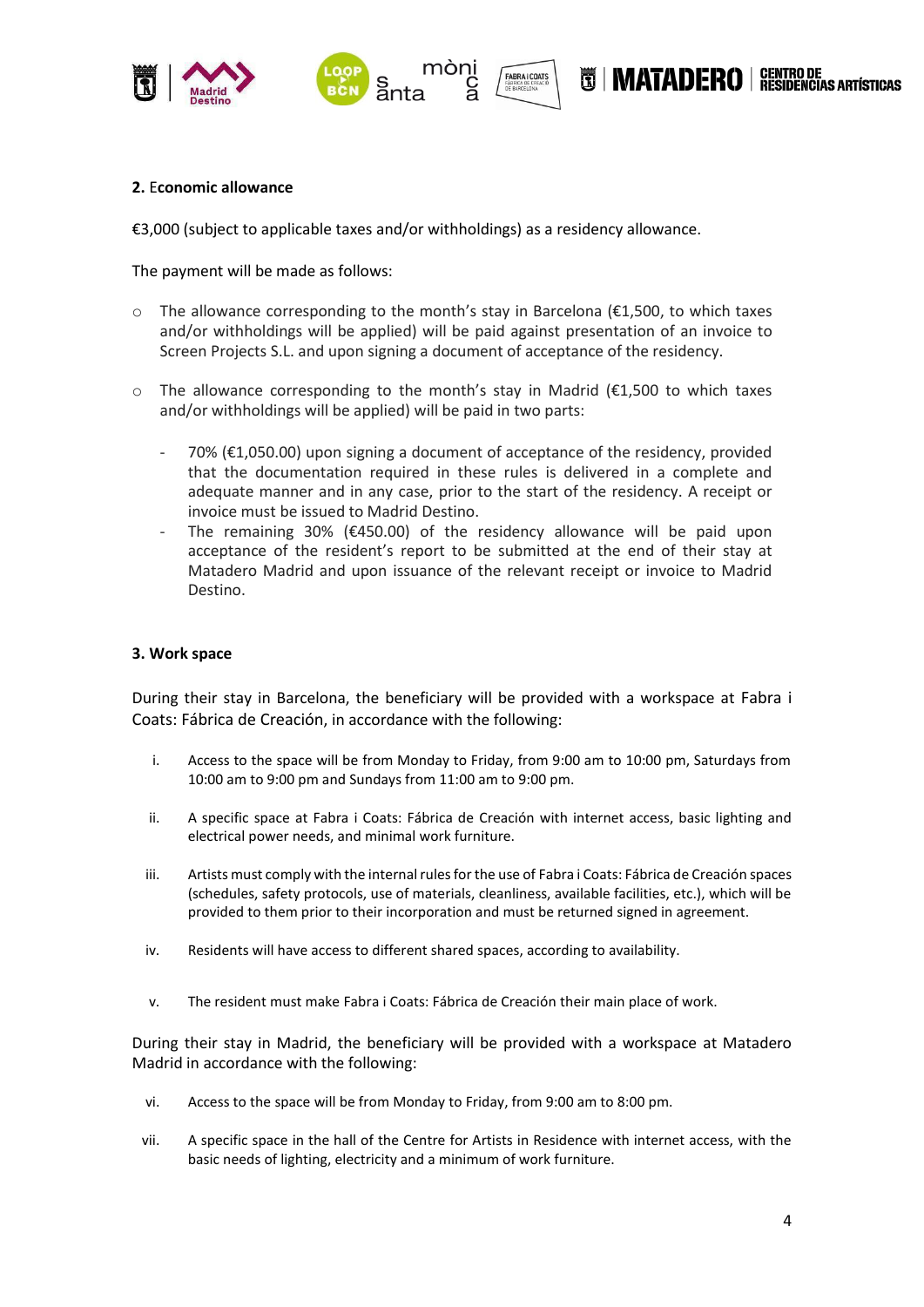



**FABRA I COATS** 

ĦHMATADFR∩

ŠIDENČĪAS ARTÍSTICAS

- ix. Residents will be informed sufficiently in advance of the other activities in the space next to theirs so that they can modify their work schedule and thus avoid the inconveniences they may cause.
- x. Artists must comply with the internal rules for the use of Matadero spaces (schedules, safety protocols, use of materials, cleanliness, available facilities, etc.), which will be provided to them prior to their incorporation and must be returned signed in agreement.
- xi. Residents will have access to the following shared spaces, according to availability upon reservation: presentation space (auditorium), a meeting room, a linoleum area for body work and two spaces for preparation work.
- xii. The resident must make the Matadero Madrid Centre for Artists in Residence their main place of work.

In the case of a group, only the stay and travel of one person will be covered.

Any technical or material means required by the resident and that Madrid Destino cannot provide in-kind as support, according to their full and discretionary availability, and which are not included in the budget must be paid for by the resident.

#### **4. Support and follow-up**

Support and follow-up by staff of the Matadero Madrid Centre for Artists in Residence and LOOP, Fabra i Coats: Fábrica de Creación and Centre d'Arts Santa Mònica.

Once the residency is over, the assignment of spaces at Matadero Madrid for the development of proposals related to the selected project may be considered. This assignment is subject to the appraisal of the Artistic Management of the centre and to the availability of both the space and the existing resources.

## **5. Collaboration in the exhibition at Centre d'Arts Santa Mònica**

The beneficiary will also participate in an exhibition scheduled to take place at the Centre d'Arts Santa Mònica. The conditions to participate in this exhibition are as follows:

- The beneficiary will be responsible for selecting three video pieces or video installations that form a coherent whole and are integrated within the theme of the home and all its relational, spatial and political derivations, based on the research conducted during the residency of the local artistic contexts of the cities of Madrid and Barcelona.
- The beneficiary must take into account that their curatorial proposal will be part of an exhibition on the concept of home to be held at the Centre d'Arts Santa Mònica between 21 September 2021 and 8 January 2022. Within this framework, their task will be to maintain constant dialogue with the centre, attending to the needs of the exhibition in which the proposal will form part and ensuring these dovetails with the needs of the artists selected in the curatorial project of the beneficiary.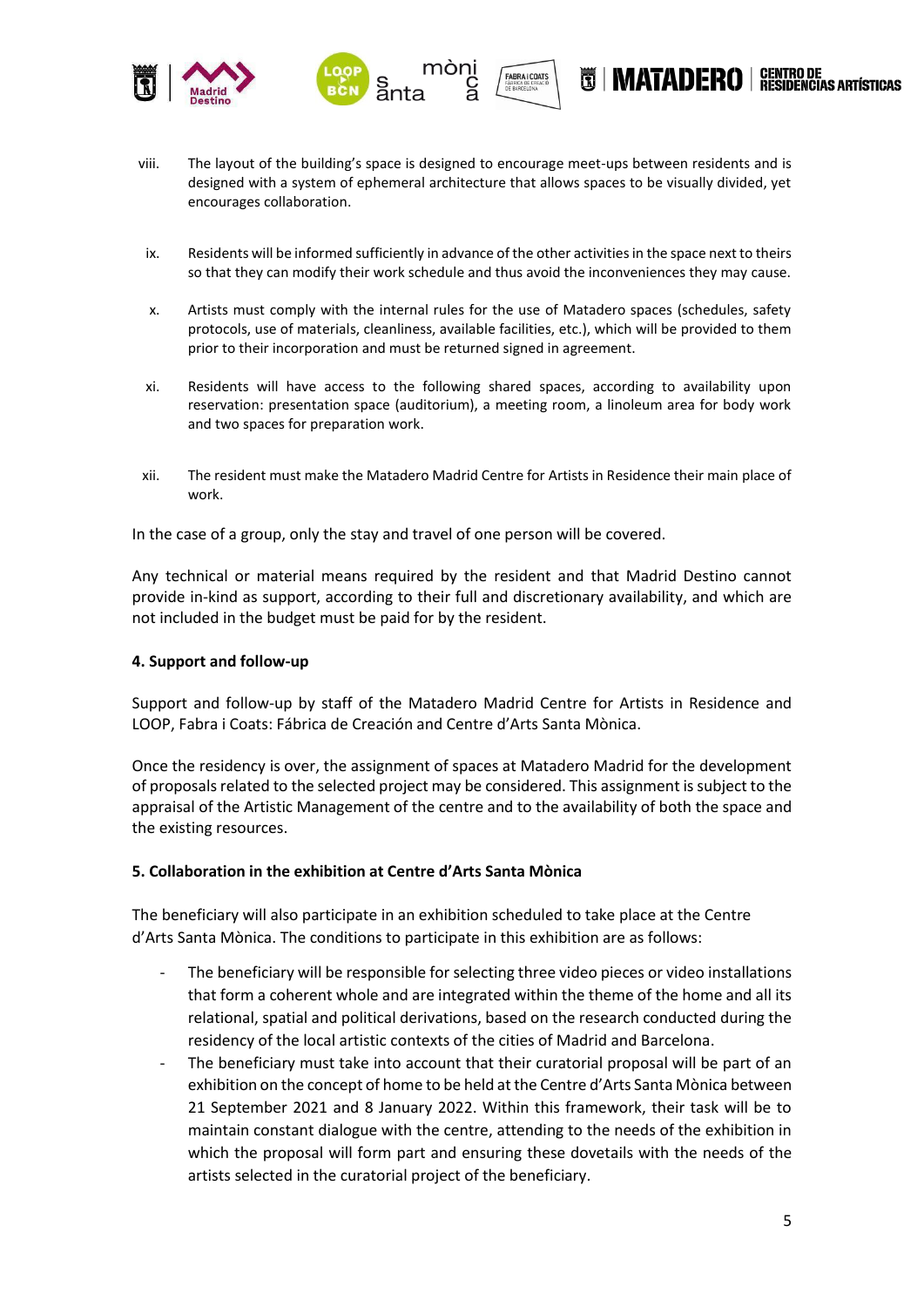



**FABRA I COATS** 

- Although they may be based on a pre-existing nucleus of work or an ongoing line of research, the proposals must offer a process to be carried out specifically for the Centre d'Arts Santa Mònica, based on a specific and explicit methodology, on a calendar of actions and on a detailed budget estimate that covers the expenses necessary to implement the proposals.

## **6. TERM**

The two-month residency (May and June 2022) will take place in Barcelona and Madrid (one month in each city). The exact date for the start of the residencies will be determined once the call for applications has been announced.

Once the residency is over, the presentation of the research will be carried out as a collaboration within the exhibition to be inaugurated on 21 September 2022 at the Centre d'Arts Santa Mònica.

In an event of force majeure, none of the parties will be obliged to fulfil their respective commitments. If, as a consequence of an outbreak of COVID-19, public health reasons or instructions or recommendations of the governmental, autonomous or health authorities of any administration, or similar, it is not possible to comply with the agreement, its termination will be considered a cause of force majeure, in accordance with article 1105 of the Civil Code, unless any other regulation is applicable.

Madrid Destino, following a report from the Matadero Madrid Centre for Artists in Residence team, will be responsible for making an assessment in each case, should this occur.

In no case will it be possible to complete the residency online.

#### **7. PARTICIPATION CONDITIONS**

The following rules and obligations are of essential compliance on the part of the applicant, as well as their possible colleagues. Failure to comply may result in termination of the residency:

- **a)** Candidates who have been beneficiaries of a residency at Matadero Madrid in the previous three years are not eligible to participate.
- **b)** Likewise, those persons who have a contractual employment relationship with Madrid Destino will not be able to participate.
- **c)** During the residency, the resident must participate in the relevant meetings established in each case by the head of the Matadero Madrid Centre for Artists in Residence, or the managers of LOOP, Fabra i Coats: Fábrica de Creación and/or Centre d'Arts Santa Mònica, as well as in the activities organised by these institutions to make the supported projects visible. In this case:

**CENTRO DE<br>RESIDENCIAS ARTÍSTICAS** 

N IMATADERO I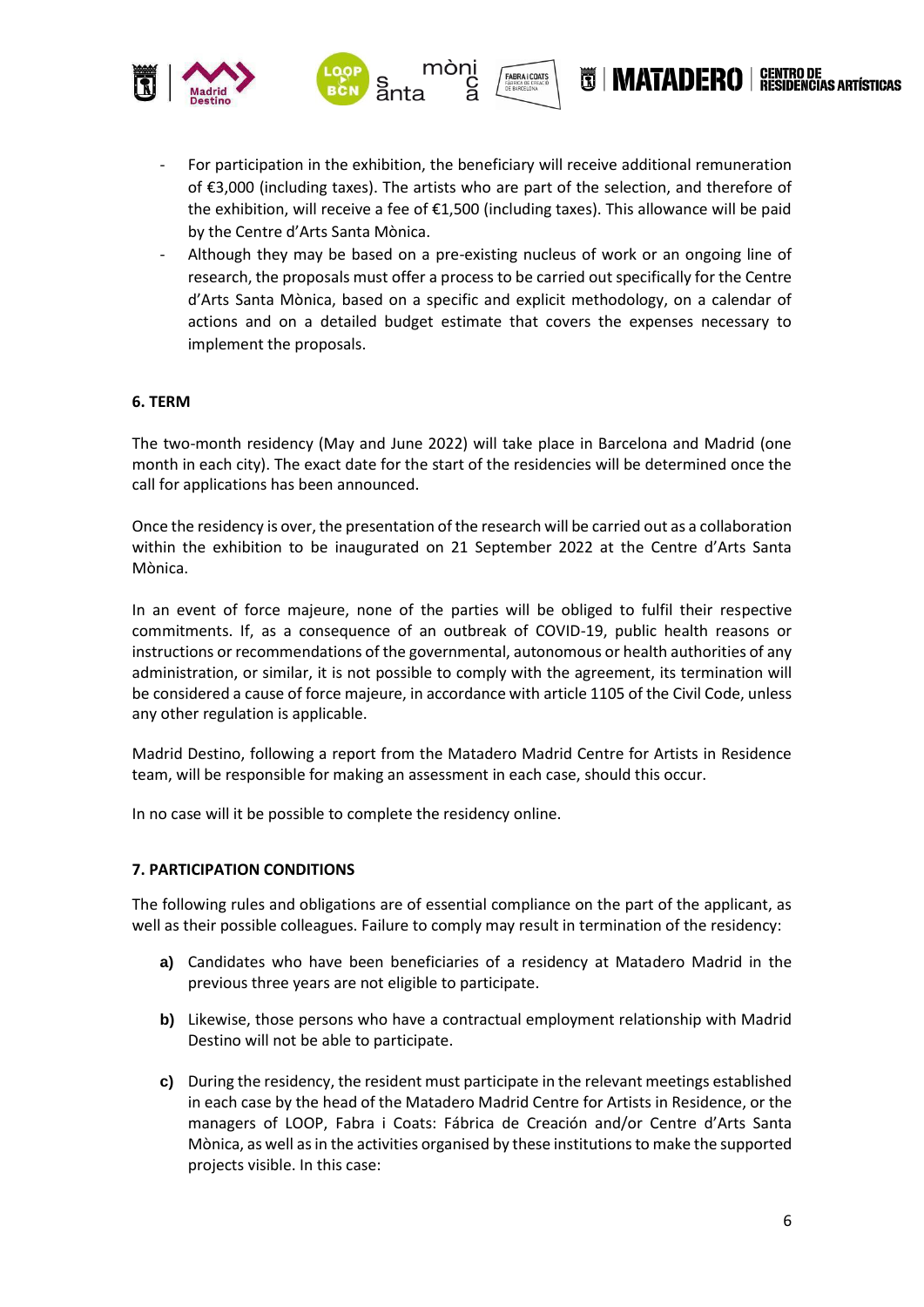

**i.** - Follow-up and support meetings, such as tutorials or visits by curators, cultural agents, guest experts, etc.

**FABRA I COATS** 

- **ii.** Any **programme of activities** proposed by the centre to **disseminate the residency programme** can be in the form of a conversation, talk, presentation or any other format agreed by both parties, including the **public presentation of the work processes of the residents** that take place during the residency period. These may last between one and two days, depending on the Matadero Madrid schedule. The open door sessions consist of a day of public access to the artists' and researchers' creative spaces. Residents must be present to explain or present their work to both the specialised public and the general public visiting the space. The common expenses (technical and production) of this presentation will be paid by Matadero Madrid.
- **d)** Maintain a continuous presence in the workspace made available to the resident during the established dates and adjust their stay to the timeframe set out in the rules (unless the residency involves regulated absences, travel or other circumstances agreed with the Appraisal Committee).
- **e)** Comply with the rules of use of the spaces made available to the Resident.
- **f)** To have a personal accident insurance policy covering the entire period of residence.
- **g)** During the residency, the curator undertakes to provide the communications team of Matadero Madrid with graphic and/or visual content to explain their work.
- **h)** The curator agrees to name the Matadero Madrid Centre for Artists in Residence in all communications about the work in progress or the resulting work, whether on social media, in press releases, etc.
- **i)** Following their stay, the beneficiary must submit a report of its development within a deadline of one week. The handover of this report is an essential condition for the payment of 30% of the final residency budget (point 5b). This report must include a summary of the project carried out and the expenses incurred during the development of the project in the residence. These expenses may include items such as meals, technical equipment, payment to third parties, etc.
- **j)** Likewise, the person in charge of Matadero Madrid's Centre for Artists in Residence will sign the final report on completion of the project, stating whether or not the residency has been accepted, as established in the following paragraphs.
- **k)** The fact of maintaining racist, homophobic, transphobic and/or sexist behaviours; and in general any other conduct that may violate human dignity, will be grounds for immediate cancellation of the residency.

The residency may be terminated in the event of serious non-compliance with the essential conditions laid down in these terms and conditions.

**CENTRO DE<br>RESIDENCIAS ARTÍSTICAS** 

**NAATADEROI**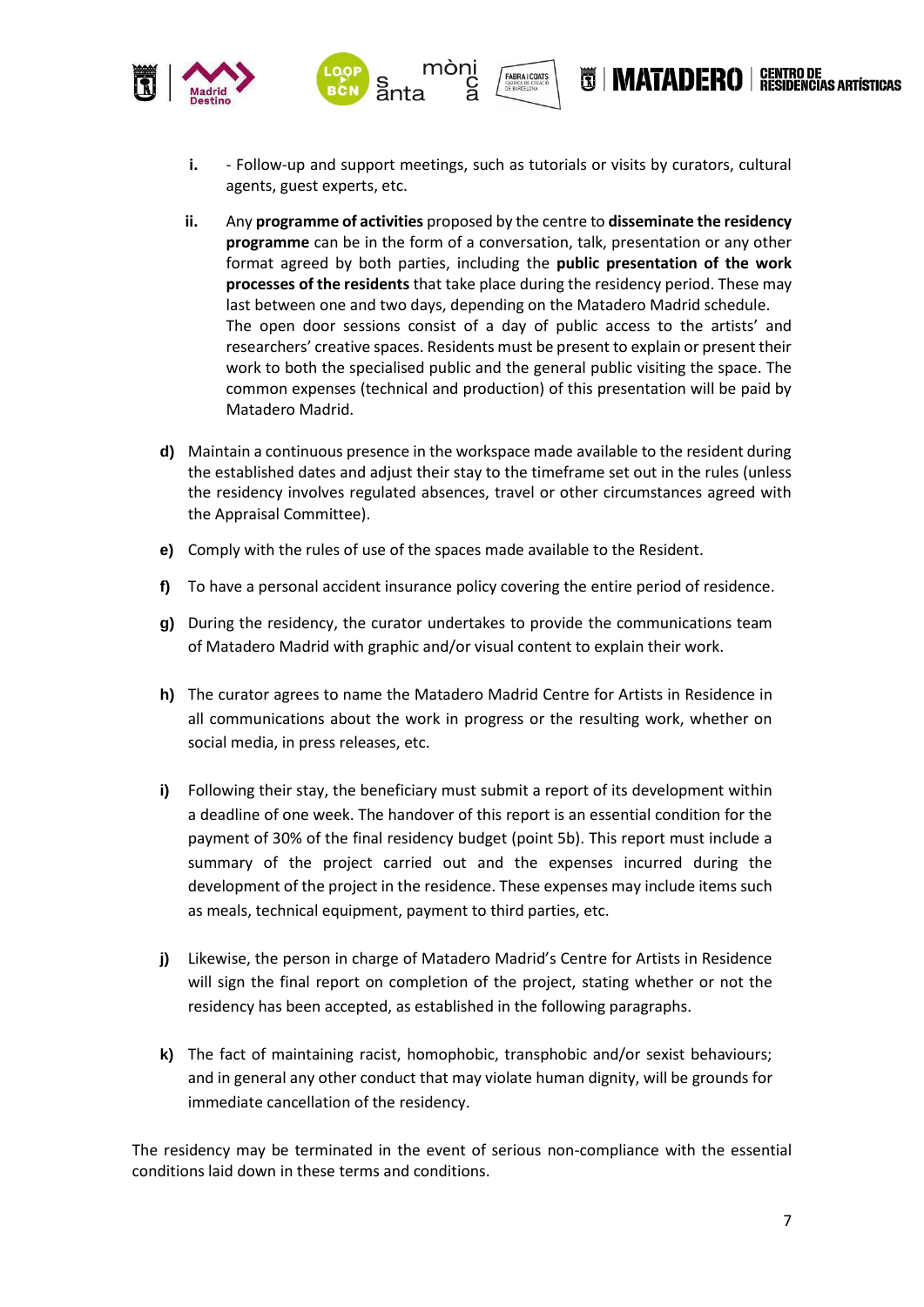

In this case, Madrid Destino will notify resolution of the residency to the artist, who must make the arguments they deem appropriate within 10 days.

**FABRA I COATS** 

Following a report from the legal services, the contracting body will notify the client of the measures adopted, which may include: refraining from making use of any other elements that make up the rest of the endowment in which the residency consists and the non-payment of the outstanding amounts as of the date of notifying the resolution. In the case of groups, the resolution will refer to all members, who are jointly and severally liable for their obligations and the communication will be deemed to have been made to all its members when it is notified to their spokesperson or representative.

In the event that an already awarded application must be withdrawn, the applicant must give sufficient advance notice.

# **8. DOCUMENTATION TO BE SUBMITTED AND APPLICATION DEADLINE**

The following online form must be duly completed in order to submit the application:

## **REGISTRATION FOR[M https://form.jotform.com/220232548526351](https://form.jotform.com/220232548526351)**

On this sheet we require:

- Biography.
- Brief dossier of previous works.
- Motivation letter explaining the reasons why you are interested in getting to know the artistic contexts of Barcelona / Madrid and how you think your time in these contexts could benefit them.
- Brief text on the theme to be worked on in the Arts Santa Mònica exhibition, explaining how the idea would be worked on. The theme should relate to the concept of home.
- Visits and work schedule that you would like to carry out during the residency.

If the project is presented by a group, a single representative will be assigned as interlocutor.

All applications must be submitted by 11:59 p.m. **on 7 March 2022**.

The presentation of projects does not grant any rights to the participants.

Questions will be answered at the following email address [residenciasartisticas@mataderomadrid.org](mailto:residenciasartisticas@mataderomadrid.org) indicating in the subject line "Convocatoria residencia curatorial 2022" (Call for the 2022 curatorial residency)

Without prejudice to the documentation requested for participation, in the event of passing the selection process, the following will be requested:

## **DOCUMENTATION TO BE SUBMITTED IN THE EVENT OF BEING SELECTED**

● Copy of the signatory's valid ID card or passport.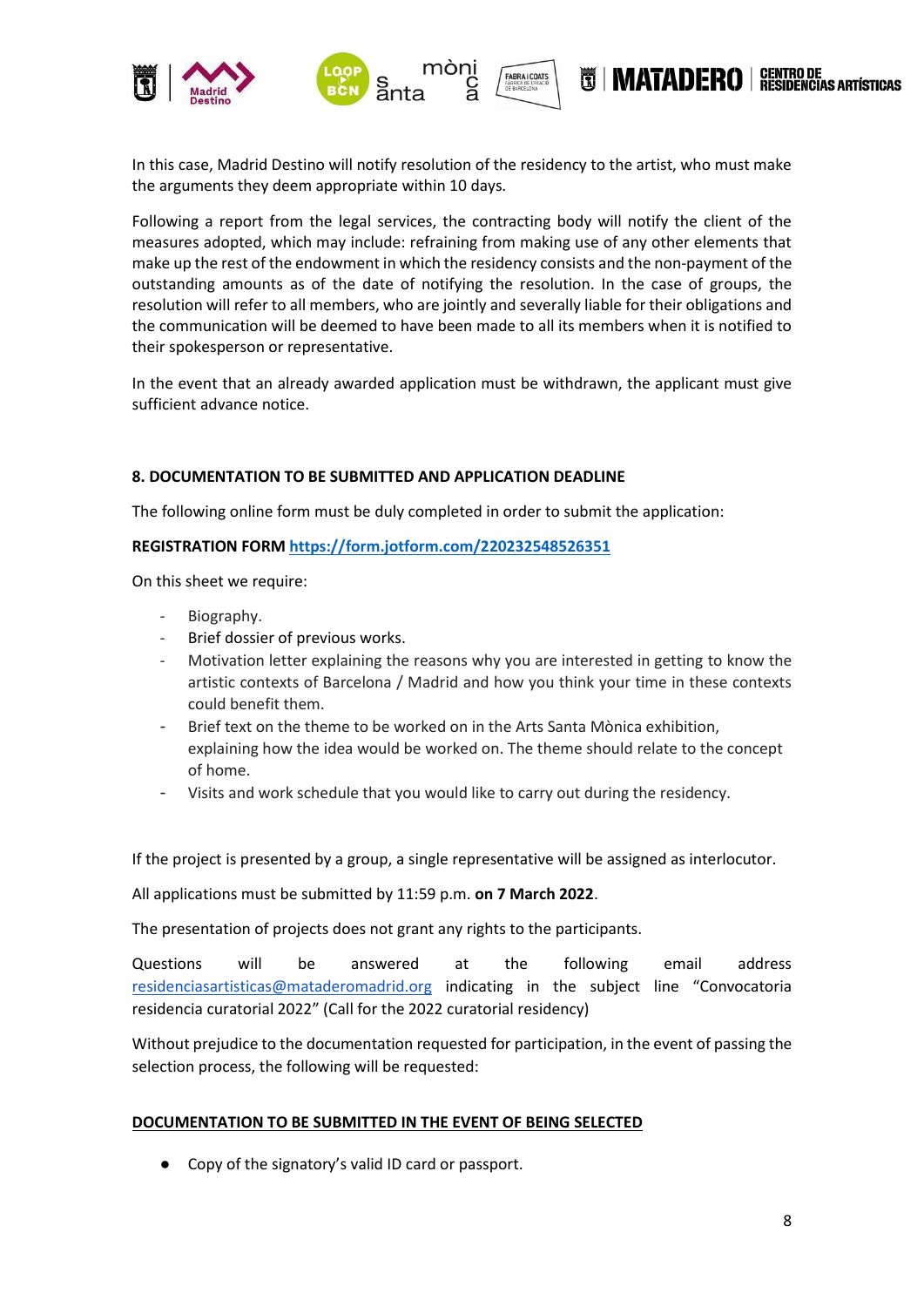

If there are several individuals submitting jointly with the same application or project, the foregoing documentation will be submitted by each member of said group. In any case, both the application and the subsequent obligatory document must be signed by all members of said group, unless they have given express power of attorney to one or more of their members to act as their legal representative. In any case, attendance at the spaces provided for the enjoyment of the residency may be limited to the number of members of said group that the person in charge of the Matadero Madrid Centre for Artists in Residence considers feasible. Payment of the economic contributions of this call in these cases may be paid either to said representative -if they have one- or to the participant they indicate for these purposes, with the payment that made to said member serving to release Madrid Destino from liability.

**FABRA I COATS** 

- Residency Acceptance Form to be sent to the designated resident, duly signed.
- Copy of the signed Residency and Space Use Policy, which will be sent to the designated resident.
- Once the Acceptance has been signed, in accordance with the protocols of Madrid Destino's Safety and Emergency Department, the resident will receive the following Occupational Risk Prevention documentation from the Sub-directorate for Selfprotection and Coordination of Business Activities:

- Occupational Risk Assessment of the spaces that make up the Matadero cultural centre attached to Madrid Destino.

- Emergency Measures for the four spaces that make up the Matadero cultural centre attached to Madrid Destino.

The resident must send the signed acknowledgement of receipt to the assigned officer at the following address: seguridadprevencion@madrid-destino.com. Técnico CAE y Autoprotección, Subdirección Autoprotección y CAE, Dirección de Seguridad y Emergencias, Madrid Destino, Cultura, Turismo y Negocio, S.A., Calle Conde Duque 9-11, 1ª Planta. 28015, Madrid. Área de Gobierno de Cultura y Deportes. Ayuntamiento de Madrid.

- Certificate showing bank account ownership, signed and stamped.
- If the successful applicant does not have their residence established in the Community of Madrid, they must submit a certificate of census registration.
- If the successful applicant has their residence outside Spain, they must submit a Certificate of Tax Residence from their country.

## **9. INTELLECTUAL PROPERTY.**

Participants are responsible for the originality and authorship of the projects they submit, and guarantee that they legitimately hold all intellectual property rights over them. Furthermore, in this regard they must guarantee the peaceful use by Madrid Destino and expressly exonerate it

**CENTRO DE<br>RESIDENCIAS ARTÍSTICAS** 

N MATADERO |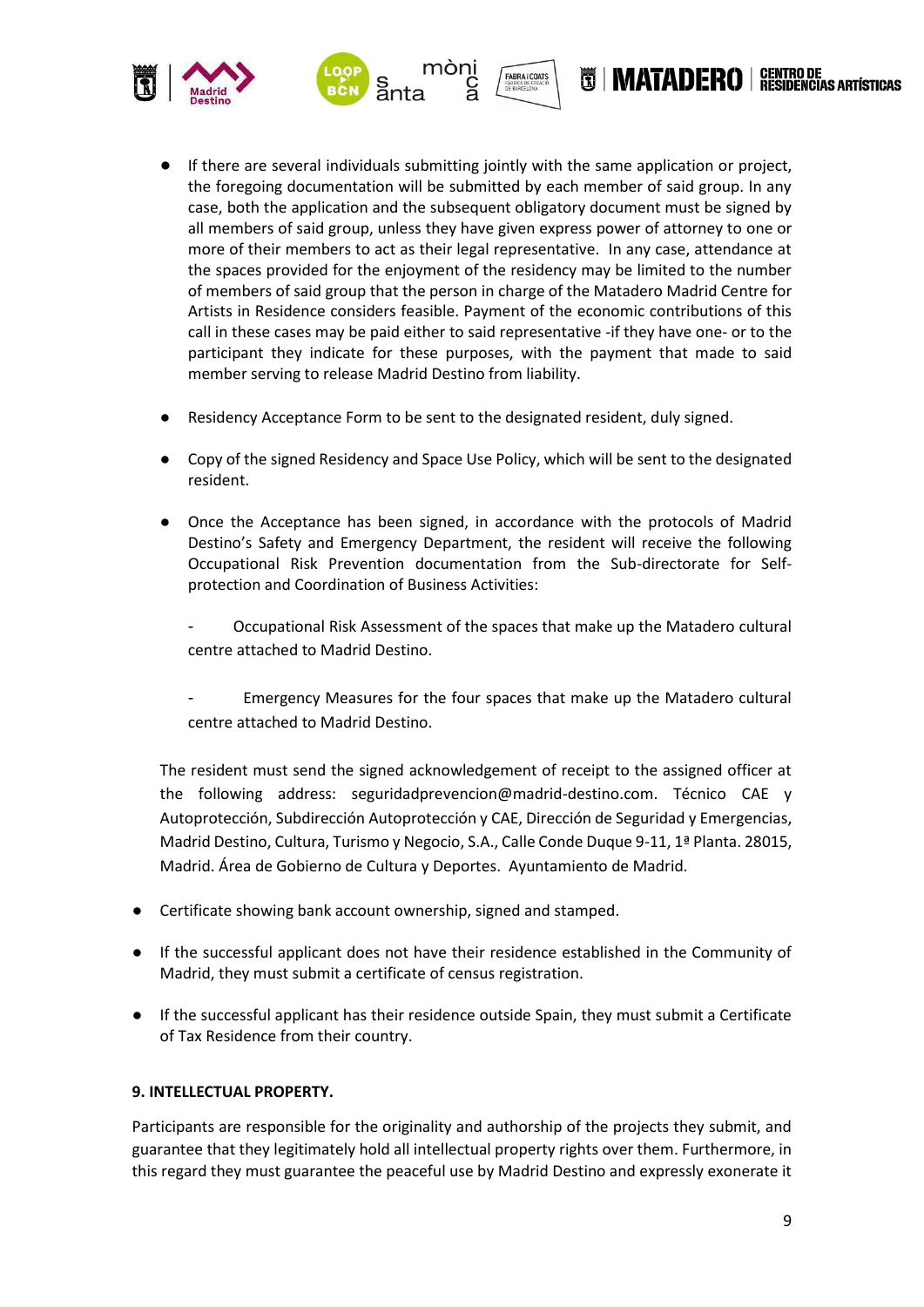

from any liability for damages and/or harm that, directly or indirectly, their failure to comply with this guarantee may cause, without prejudice to any unauthorised material.

The authors and their collaborators (or, where appropriate, those persons who participate as legitimate holders of the rights necessary to develop the project) authorise Madrid Destino to use, in full or in part, the various elements of the project and, where appropriate, its results (whether text, images, graphics or videos) exclusively for promotional and biographical purposes of Madrid Destino, in other words, the rights to publish in paper and digital format brochures, catalogues or publications compiling the activities of Madrid Destino or for promotional purposes of its activity, whereby any commercial exploitation is expressly excluded. The authorisation is granted for the maximum period of time permitted by law, for a worldwide geographical scope.

## **10. DATA PROTECTION.**

Madrid Destino guarantees the processing of personal data in accordance with prevailing legislation and to this end informs that such data will be incorporated into a file owned by Madrid Destino in the following terms:

Data controller: Madrid Destino Cultura Turismo y Negocio, S.A., with registered office in Madrid, calle Conde Duque, 9-11, Madrid (C.P. 28015).

Data protection officer: dpd@madrid-destino.com

Purposes: To manage and comply with the relationship established (including management of the legal agreement, arrangement and storage of agreements and deeds, accounting administration, compliance with invoicing and tax obligations, and for transparency and control purposes).

Storage period: Storage will be limited to the period necessary to comply with the contractual relationship and for the statutory period for civil, criminal, administrative and any other actions that may arise from the activity or service provided.

Recipients: The Tax Agency and other public bodies, in compliance with tax, transparency and control obligations; financial entities for management of collections and payments; and legal authorities. Transparency obligations require Madrid Destino to publish, on its website, a list of all the contracts that it enters into, thereby stating the signatories, the purpose of the agreement, its term, any modifications made, the parties obliged to perform the services or activities and the agreed financial obligations.

Lawful basis: Submission to a call for applications and awarding of a residency

Rights: The exercise of rights to access, rectification, erasure, data portability and restriction on data processing, and objection may be carried out by e-mail to dpd@madrid-destino.com, with